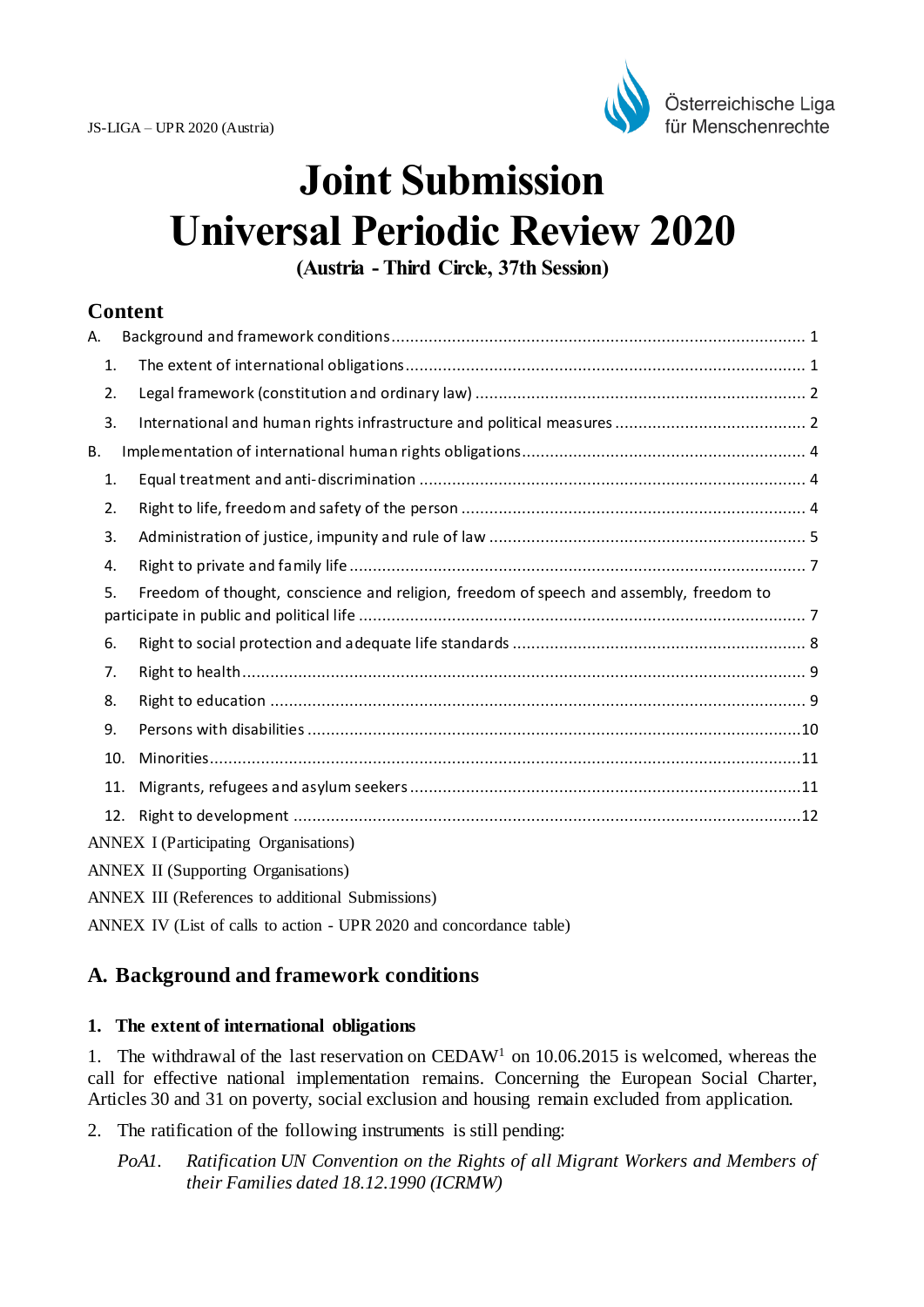- *PoA2. Ratification Additional Protocol to the European Social Charter on Collective Complaints dated 09.11.1995 and the Declaration on Article D of the European Social Charter (revised) dated 03.05.1996 must be accepted in accordance with the procedure laid down in the said Protocol*
- *PoA3. Ratification Articles 30 and 31 of the European Social Charta.*
- *PoA4. Ratification 12th additional protocol EMRK dated 04.11.2000*
- *PoA5. Ratification The Budapest Convention on Cybercrime dated 23.11.2001 and its additional protocol of 23.11.2001*
- *PoA6. Ratification Optional Protocol to the International Covenant on Economic, Social and Cultural Rights of 10.12.2008*
- *PoA7. Ratification 3rd Optional Protocol to the Convention on the Rights of the Child (CRC) of 17.06.2011*
- 3. Additionally, participation at the following international negotiations is required:
	- *PoA8. Give a mandate to the European Commission to draw up a legally binding international treaty to bind transnational corporations and companies to human rights (Resolution A/HRC/RES/26/9).*
	- *PoA9. Ensure the constructive cooperation by Austria in the relevant Open Ended Inter-Governmental Work Group on transnational corporations and other business enterprises with respect to human rights.*

#### <span id="page-1-0"></span>**2. Legal framework (constitution and ordinary law)**

4. A comprehensive catalogue of fundamental rights is still missing, as is comprehensive protection for all grounds of discrimination (levelling-up). In 2011, the elevation of individual provisions of the CRC to constitutional status remained incomplete. Despite the ratification of the Istanbul Convention<sup>2</sup>, which was mentioned positively in the League's last Joint Statement, national implementation of rights remains incomplete, particularly in preventing violence, guaranteeing victims' rights and financing adequate protection for victims. In addition, there is a lack of legally binding regulations for companies to respect human rights.<sup>3</sup> Recent tendencies to restrict personal basic rights and freedoms, especially in the name of "public safety", are alarming.<sup>4</sup>

- *PoA10. Implement a comprehensive catalogue of fundamental rights in the constitution.*
- *PoA11. Levelling-Up: Comprehensive protection against discrimination in all areas of life.*
- *PoA12. Create legal regulations that impose binding and enforceable due diligence obligations to respect human rights and the environment on all Austrian companies and groups of companies domestically and abroad (mandatory human rights and environmental due diligence) and commit to the creation of a general cross-sectoral regulation at EU level.*
- *PoA13. Raise other provisions of the CRC to constitutional status, in particular social rights, the right to an adequate standard of living and the right to health care.*
- *PoA14. Consider international human rights instruments effectively when drafting national legislation and develop a best practice in the formulation of draft legislation that gives preference to the formulation of standards that conform to fundamental rights.*

#### <span id="page-1-1"></span>**3. International and human rights infrastructure and political measures**

5. In the field of child and youth welfare, competencies have been shifted from the federal level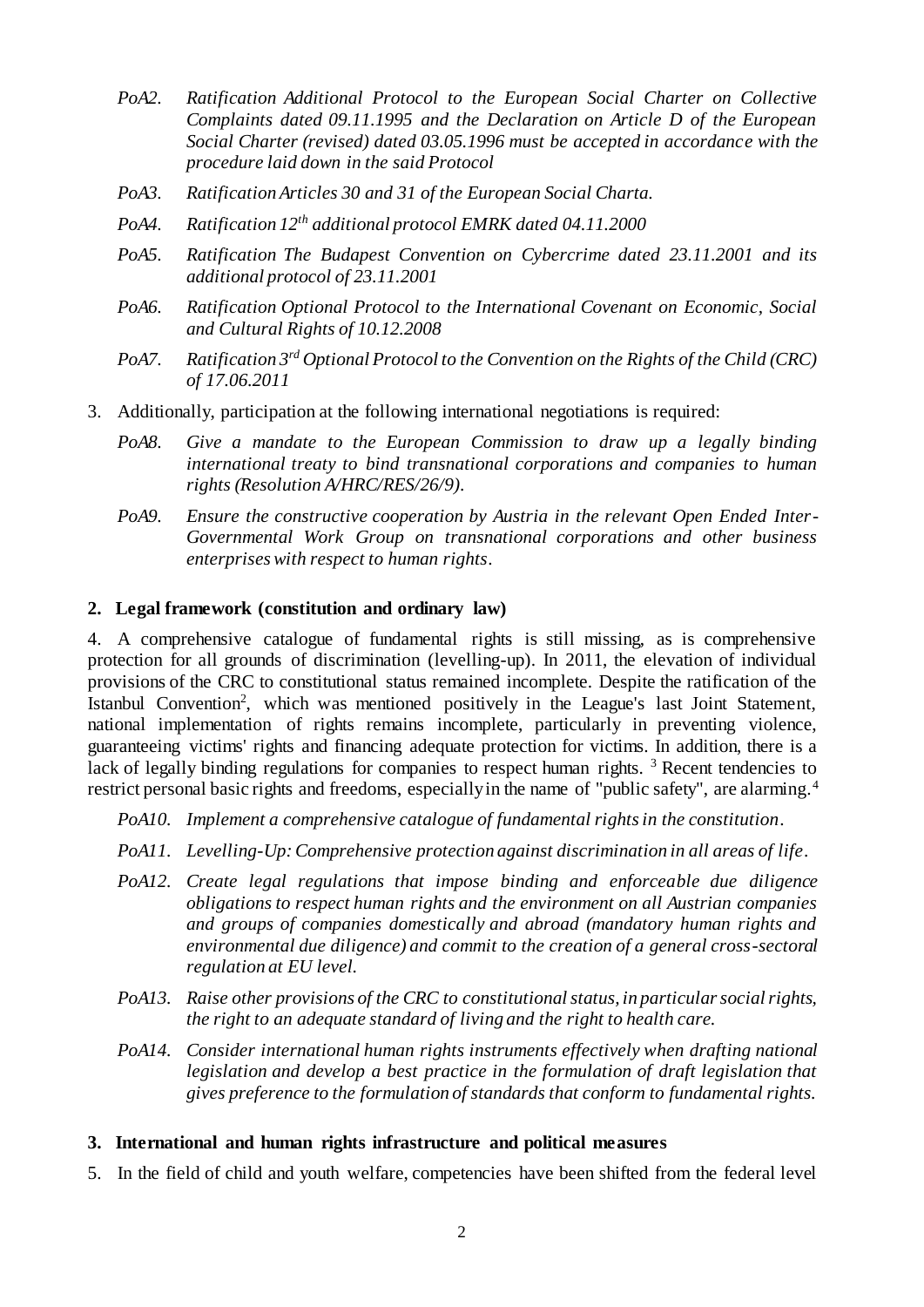to the regional level, which endangers the uniformity of standards. On the other hand, it is seen positively that about one third of the population lives in human rights cities, namely Vienna, Graz, and Salzburg, which have made special regional commitments. The foundation of the International Centre for the Promotion of Human Rights in Local and Regional Authorities in Graz at the 39<sup>th</sup> General Conference of UNESCO in 2017 gives an important impetus.<sup>5</sup>

- *PoA15. Increase awareness for the importance of human rights in all regional administrations.*
- *PoA16. Ensure nationwide uniform legal quality standards in areas relevant to human rights, such as child and youth welfare and youth protection.*

6. The situation of national action plans (NAP) in the field of human rights deteriorated during the review period. After initial progress, discussions between the government and NGOs<sup>6</sup> have almost come to a standstill since 2017. However, it is positive that the commitment to the creation of a comprehensive NAP for Human Rights in Austria has been included in the last government programme.<sup>7</sup> Less positive is the fact that this was done exclusively in the context of security policy.

7. A NAP against racism and discrimination is provided for in the last government programme but has not yet been implemented.<sup>8</sup> The NAP for the protection of women against violence is still missing budgetary resources and a body has yet to be set up to monitor implementation.

8. A NAP, which has been planned for the implementation of the UNGP Human Rights<sup>9</sup>, has still not been developed. Recent results of proceedings before the Austrian National Contact Point on the OECD Guidelines for Multinational Enterprises also show the inadequacy of the current nonbinding mechanism.<sup>10</sup>

- *PoA17. Prepare and formulate a comprehensive NAP on human rights based on the OHCHR recommendations 2011 and 2015.*
- *PoA18. Support a status quo collection and formulation of realistic and measurable indicators in the context of the NAP on Human Rights.*
- *PoA19. Ensure transparent consultation of civil society in the preparation of the NAP on Human Rights.*
- *PoA20. Develop a specific NAP for the protection of children's rights based on the recommendations of the UN-CRC<sup>11</sup> .*
- *PoA21. Develop a NAP on economy and human rights.*
- *PoA22. Improve the NAP on disability in consultation with countries, people with disabilities and organisations representing them and take the recommendations of the CRPD Committee into account.*
- *PoA23. Ensure that the NAP on anti-discrimination covers the fight against all forms of racism (e.g. anti-Muslim racism, anti-Semitism, anti-gypsyism, etc.) and includes realistic and measurable indicators.*
- *PoA24. Secure budgetary resources for the implementation of the NAP on Human Rights and the thematic NAPs.*

9. Support for civil society organisations from the public sector deteriorated during the review period. Similarly, the financing of public authorities with legal protection functions has stagnated. For example, since 1 July 2017, the regional offices for Equal Treatment<sup>12</sup> have been made responsible for advising people discriminated based on their religion and belief, sexual orientation, ethnicity or age without corresponding increase in resources. <sup>13</sup>

*PoA25. Strengthen the discourse on international human rights obligations.*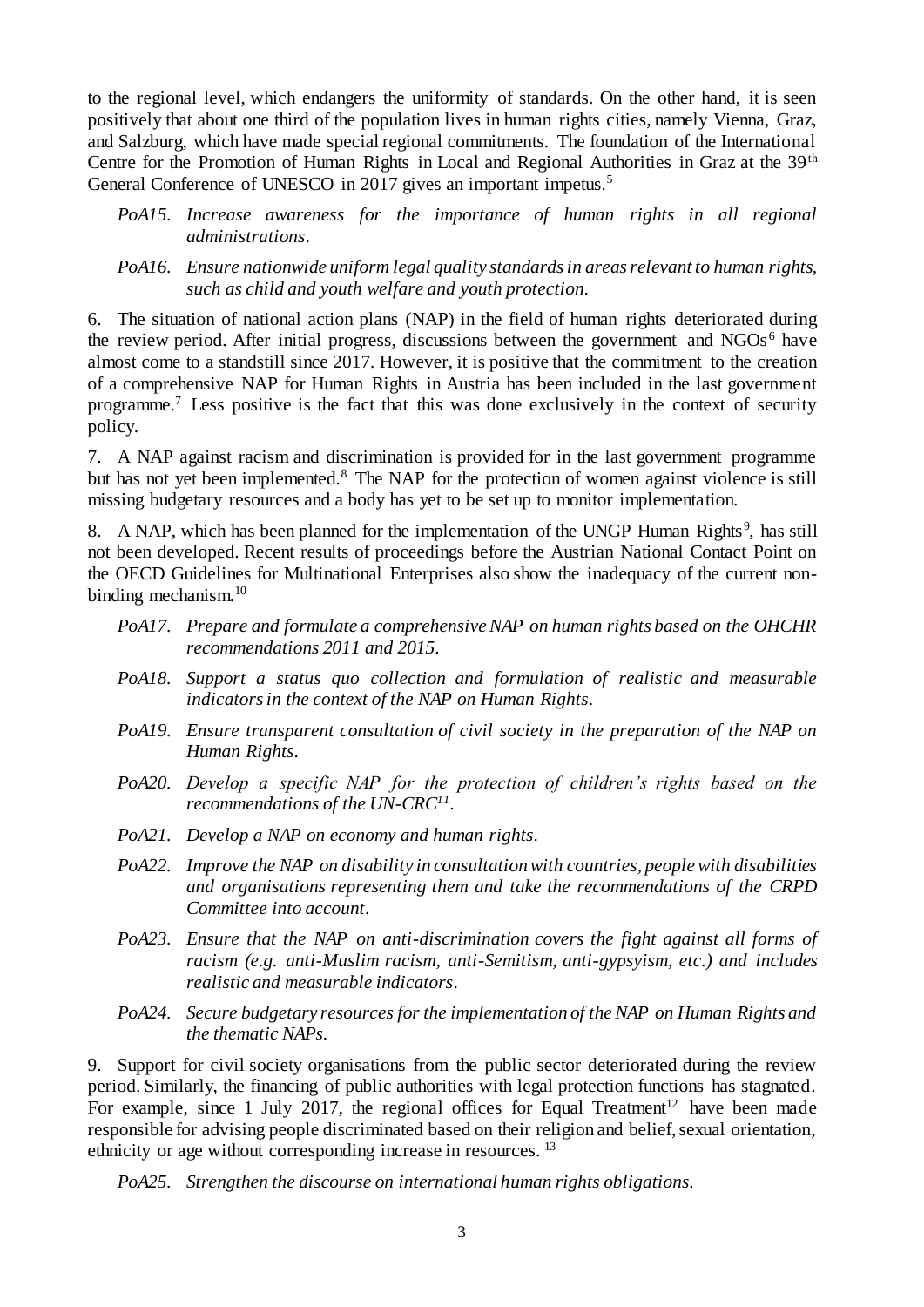- *PoA26. Create financial resources for civil society work based on international best practice models.*
- *PoA27. Strengthen the regional offices for Equal Treatment and sustainable protection of resources.*
- *PoA28. Ensure legal protection of the child and youth advocates of the federal states, with a uniform mandate.*

# <span id="page-3-0"></span>**B. Implementation of international human rights obligations**

## <span id="page-3-1"></span>**1. Equal treatment and anti-discrimination**

10. Austrian equality law is characterised by a fragmentation of the grounds for discrimination. Regarding access to goods and services, federal law provides protection against discrimination only on the basis of disability, ethnicity and gender - but not on the basis of age, religion and belief and sexual orientation. Equality, between men and women has not yet been achieved.

- *PoA29. Introduce uniform protection against discrimination throughout Austria: Amend the Equal Treatment Act<sup>14</sup> and other anti-discrimination laws to ensure material and procedural protection against discrimination on all prohibited grounds.*
- *PoA30. Introduce quota regulations in politics, business and on management levels to increase the proportion of women.*
- *PoA31. Implement further measures to reduce the gender pay gap.*
- *PoA32. Implement campaigns and measures for equal distribution of unpaid reproductive work between men and women (domestic work, childcare and care of the elderly).*
- *PoA33. Include women with disabilities in all political programmes for women.*
- *PoA34. Promote gender-sensitive language.*
- *PoA35. Support nationwide ban against sexist and discriminatory advertising.*

11. An essential element of equality and non-discrimination of children is their meaningful and effective inclusion and participation in decision-making processes. In the Austrian media, girls and boys with disabilities are also often portrayed as weak, helpless and incompetent persons who would be dependent on charitable support.<sup>15</sup>

- *PoA36. Strengthen participation opportunities for children and young people at a local level.*
- *PoA37. Review existing forms of participation of children in all educational, care and work/training institutions.*
- *PoA38. Strongly focus on political education to strengthen the Federal Youth Representation.*
- *PoA39. Present children with disabilities as equal citizens also in the media.*

# <span id="page-3-2"></span>**2. Right to life, freedom and safety of the person**

12. The number of murders of women has risen sharply, with countless cases of domestic violence against women remaining unresolved. Attempts to counter increased violence by legal amendments<sup>16</sup> are not effective, focusing too much on (harsher) punishment of perpetrators and too little on prevention.

*PoA40. Create a new National Action Plan "Protection against Violence for Women" which also considers women with disabilities, precarious residence permits, asylum seekers and women with mental illness.*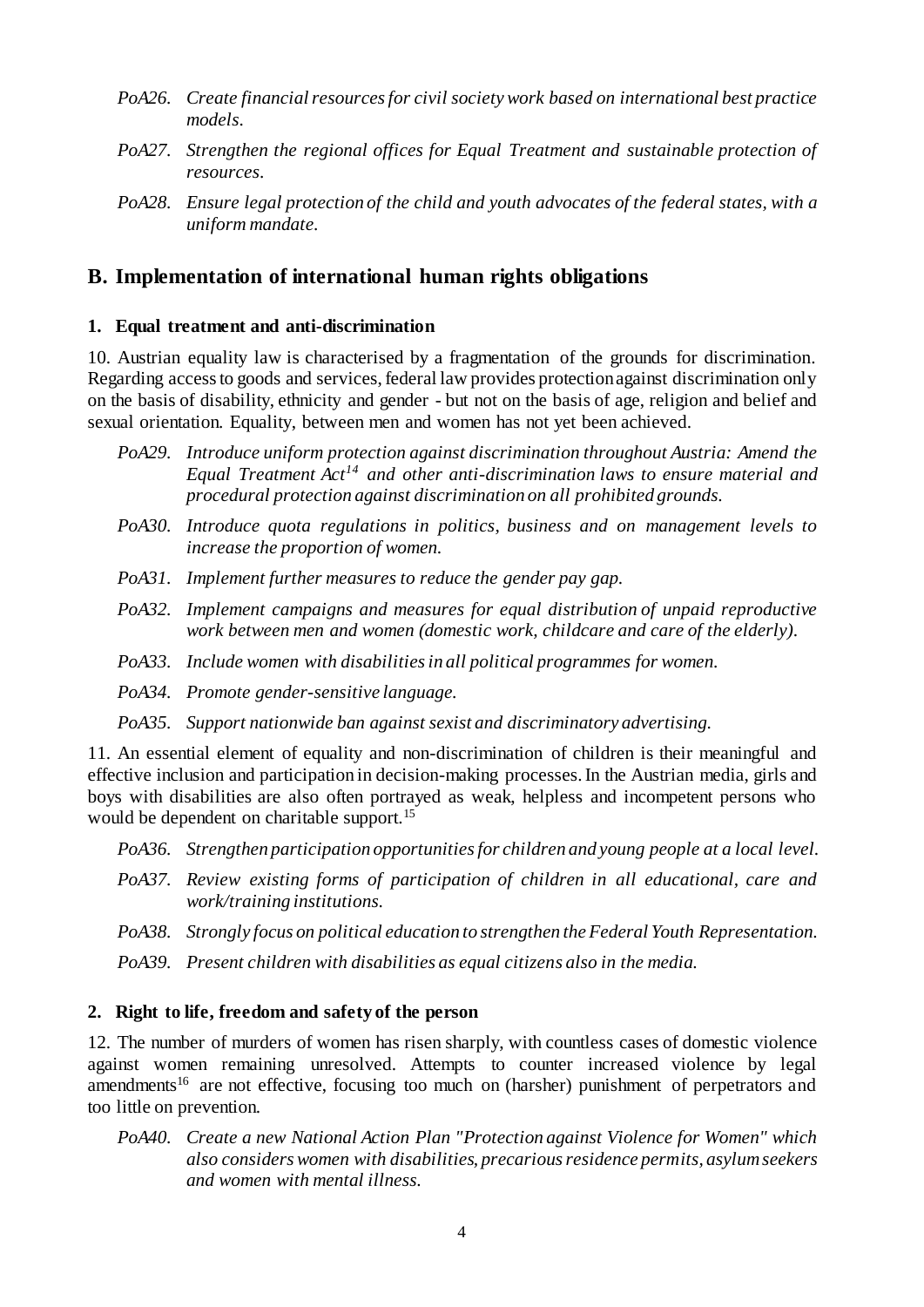*PoA41. Ensure unlimited contractual coverage of existing women's shelters and women's and girls' counselling centres in all federal states and provide for the necessary resources for new barrier-free, women-specific care and counselling facilities.*

*PoA42. Improve data collection on gender-based violence and femicide.*

13. A comprehensive strategy to protect children from violence is missing. The reorganisation of competences in the Austrian Constitution in 2019, which eliminated federal competence in the field of child and youth welfare and transferred the matter to the federal provinces, jeopardises uniform, non-discriminatory quality standards. In addition, a nationwide protection concept for underage victims of human trafficking has been missing for many years. There is a lack of specialised care services and shelters.<sup>17</sup>

- *PoA43. Develop a strategy and implementation plan for the protection and prevention of violence against children.*
- *PoA44. No shared custody of the parents in case of violence.*
- *PoA45. Finance nationwide campaigns on violence against women and children and raise awareness of support facilities.*
- *PoA46. Create binding nationwide quality standards for child and youth welfare services, including care by foster families.*
- *PoA47. Create a legal obligation for all institutions (private, church and public) that care for children and young people to implement child protection guidelines and safeguarding concepts.*
- *PoA48. Create a nationwide protection concept and specialised care facilities with appropriate safety standards (protective housing) for minors affected by human trafficking.*

14. Racist misconduct on the part of the police was a recurring theme during the period under review, whereby especially the handling of such allegations in terms of independence and transparency needs to be greatly improved. Access to legal protection measures for those affected and statistical data collection must be greatly improved. Furthermore, the principles of orientation for a human rights-based job description of the police force developed within the framework of the "Police.Power.People.Rights Project"<sup>18</sup> need to be actively implemented.

- *PoA49. Ensure an independent investigative body for cases of police abuse and adequate treatment of cases of abuse.*
- *PoA50. Offer effective protection against secondary victimisation in the complaints procedure and balance the structural power advantage of the police over complainants.*
- *PoA51. Set up efforts to make ethnic profiling transparent and develop countermeasures.*

# <span id="page-4-0"></span>**3. Administration of justice, impunity and rule of law**

15. There are structural problems within the judicial system, due to the lack of judges, prosecutors and administrative staff.<sup>19</sup> The public prosecutor's offices continue to ultimately report to the Minister of Justice and is therefore not independent of party politics.<sup>20</sup> The political appointment of presidents at administrative courts does not comply with European standards.<sup>21</sup>

*PoA52. Take measures to strengthen the independence of the judiciary.*

*PoA53. Ensure financial resources for the judiciary at all levels.*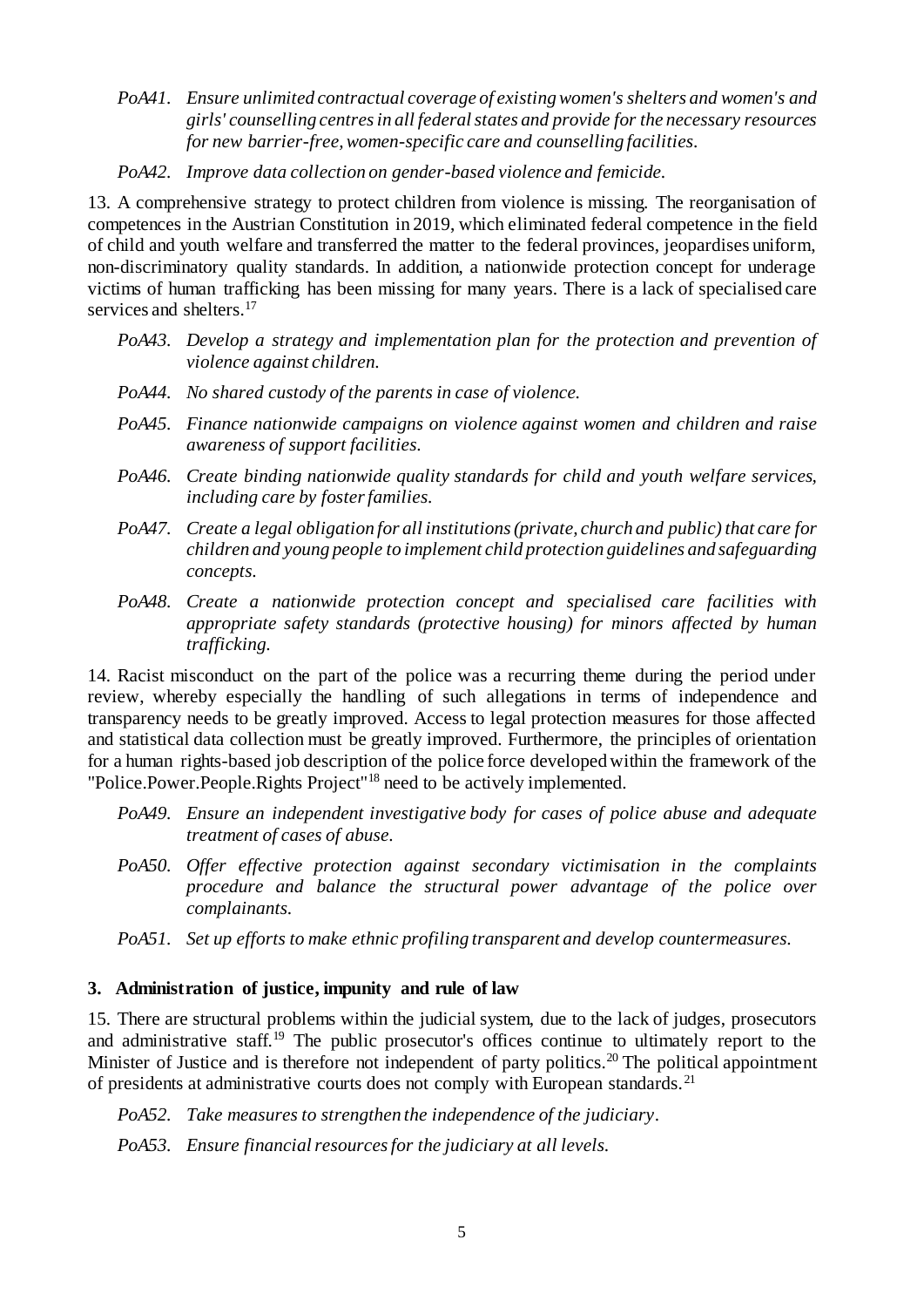- *PoA54. Create a politically independent top management of the public prosecutor's offices and full transparency in instructions.*
- *PoA55. Provide mandatory training for judges and prosecutors on human rights and children's rights.*
- *PoA56. Adapt the appointment procedures of the presidents of the administrative courts.*

16. The problem of high court fees persists in civil proceedings.<sup>22</sup> Reimbursement of costs in criminal proceedings in the event of an acquittal does not regularly cover the representation costs. In criminal proceedings, too little attention is often paid to the fact if the person concerned has understood his or her rights. $2<sup>3</sup>$  In administrative proceedings, the lack of procedural assistance in first instance proceedings can lead to systematic discrimination. There has been a sharp drop in the number of court interpreters available and there is no guarantee that the services will be adequately remunerated.

- *PoA57. Reduce court fees.*
- *PoA58. Earmark court fees and fines for judicial improvements.*
- *PoA59. Implement measures to ensure sufficient qualified interpretation services (including sign language and support in simple language).*
- *PoA60. Increase the flat-rate contribution to the costs of the defence in the event of an acquittal in criminal proceedings.*
- *PoA61. Improve the comprehensibility of legal instructions, especially for defendants in criminal proceedings.*
- *PoA62. Ensure procedural assistance if necessary also at first instance before the administrative authorities.*

17. In criminal justice, the statistical data on crimes with discriminatory or racist motives is insufficient for the development of effective future strategies. Not all judges and public prosecutors have sufficient background knowledge of gender-specific violence. The abolition of the once existing organisationally separate juvenile court system has proven to be a lasting mistake. Recently provisions for young adults have deteriorated, such as an increase in the penalty range.

- *PoA63. Implement a consistent application of the "special reasons for aggravation" according to § 33 StGB (Austrian Criminal Code) in proceedings concerning crimes with discriminatory or racist motives.*
- *PoA64. Ensure traceable documentation and recording of the development crimes with discriminatory or racist motives.*
- *PoA65. Use the planned legal instruments appropriately (custody, requirements for antiviolence training, extension of investigation procedures), especially in cases of sexual and domestic violence.*
- *PoA66. Offer compulsory further training for judges and public prosecutors in the field of gender and domestic violence.*
- *PoA67. Create organisationally separate juvenile courts and detention facilities.*
- *PoA68. Evaluate the achievement of the objective of preventing juveniles and young adults who have committed crimes for the first time from pursuing a criminal career.*

18. Problems remain unresolved in the penal system and preventive custody<sup>24</sup>. There is overcrowding in prisons, inadequate work and employment opportunities, shortage of staff and the poor condition of premises<sup>25</sup>. There are long confinement times<sup>26</sup> and no guarantee of the separation of prisoners on remand and prisoners in the regular penal system<sup>27</sup>. Despite international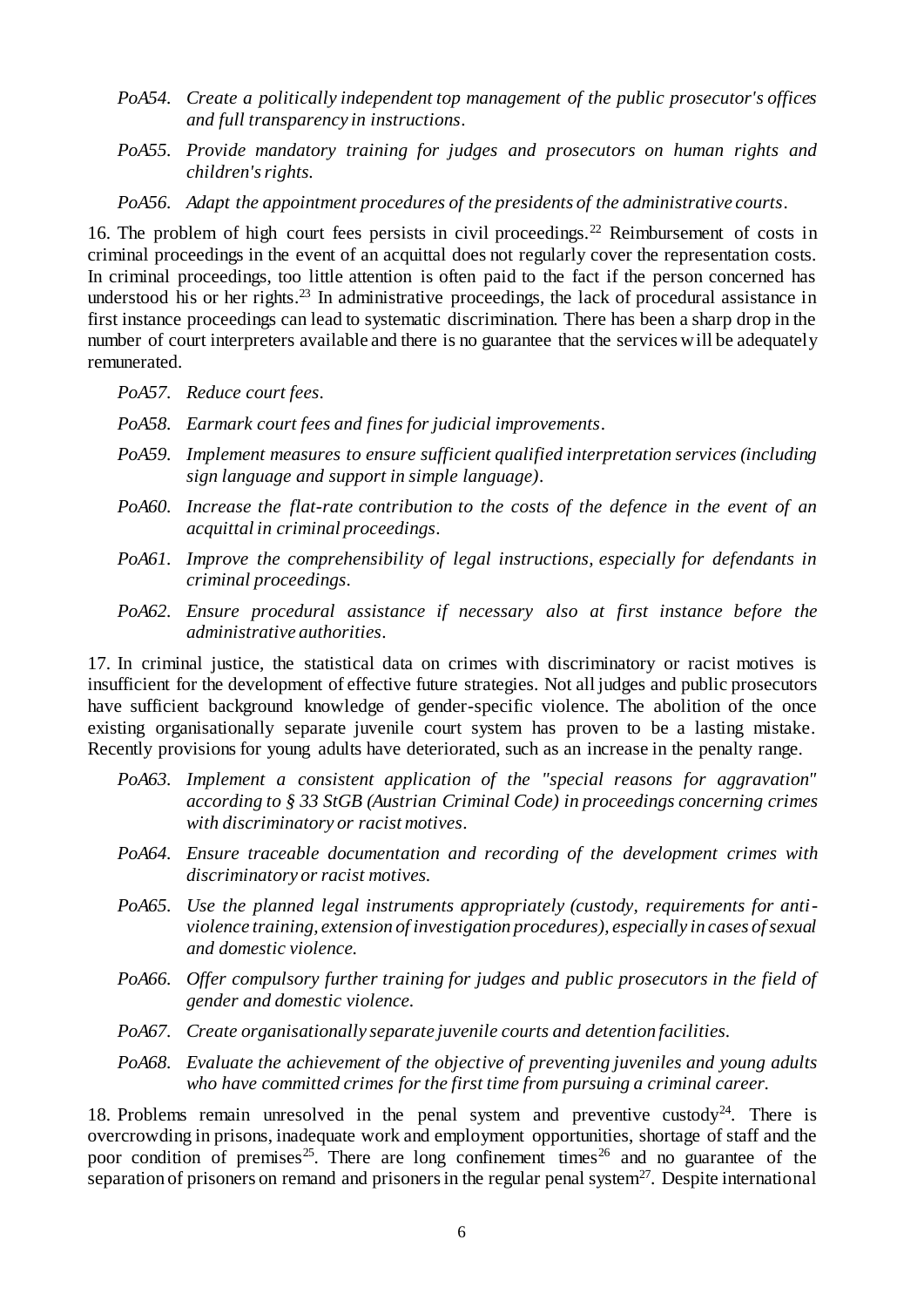standards<sup>28</sup>, there is no free legal advice for inmates after a criminal conviction. Visiting facilities, times and rooms are not geared to the needs of the children of imprisoned parents and need to be improved in line with international standards<sup>29</sup>. Additionally, reforms on preventive custody have not yet been implemented.<sup>30</sup>

*PoA69. Implement measures to reduce the number of detainees.*

- *PoA70. Extend work and employment opportunities for detainees.*
- *PoA71. Increase medical and psychosocial staff, but also of the judicial guard.*
- *PoA72. Create free legal advice facilities for prison inmates.*
- *PoA73. Ensure confidential patient interviews without the presence of the judicial guard.*
- *PoA74. Improve visiting and contact opportunities for children of detained parents.*
- *PoA75. Fully implement the recommendations of the UN study on child detention.*
- *PoA76. Adapt the maximum stopping days in house arrest (114 StVG) to international recommendations.*
- *PoA77. Promote the reform of preventive custody on the basis of Article 14 of the CRPD.*
- *PoA78. Continue to implement recommendations of the 2015 Reform Report for preventive custody.*

#### <span id="page-6-0"></span>**4. Right to private and family life**

19. The shift of constitutional responsibility for the welfare/protection of children from a national level to the federal states hinders uniform, non-discriminatory and high-quality services for children in families and alternative care facilities. Very often children are taken away from parents with disabilities instead of enabling assisted parenthood.

- *PoA79. Nationwide uniform, legally binding standards, which are regularly monitored on an evidence-based basis with the participation of technical experts and guarantee improvement of standards.*
- *PoA80. Expand federal child and youth welfare statistics, including analysis and planning instruments.*
- *PoA81. Implement the concepts on Assisted Parenthood for parents with disabilities.*

20. The extension of the incitement provisions - i.e. the criminalisation of the public call to violate human dignity and the fundamental rights and freedoms of certain groups of the population - still does not cover the "gender identity" of victims. Human dignity should also be at the centre of protection when it comes to hatred on the Internet.

- *PoA82. Amend the incitement provisions of § 283 StGB to include the victim group on the basis of gender identity.*
- *PoA83. Protect human dignity as a central legal good, also in cases of hatred on the internet.*

## <span id="page-6-1"></span>**5. Freedom of thought, conscience and religion, freedom of speech and assembly, freedom to participate in public and political life**

21. The current ban on headscarves/religious clothing for children in the kindergarten and the proposal to ban them in primary schools is disproportionate regarding religious freedom. This regulation puts additional pressure on girls and increases the possibility of their social exclusion.

*PoA84. Develop a comprehensive set of measures in schools addressing gender equality and diversity from a sensitive children's rights perspective.*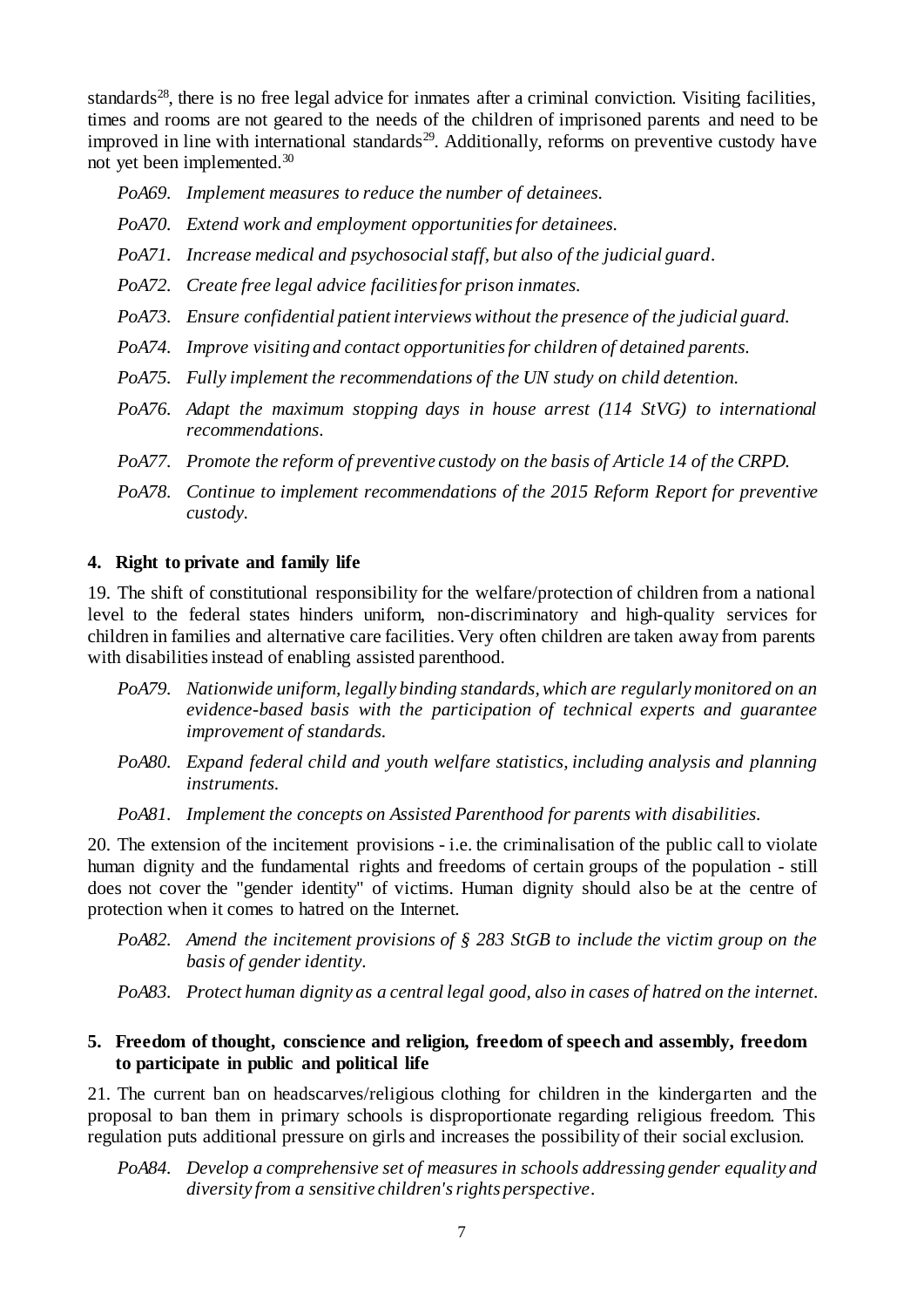22. Drastic shortening of review periods in the legislative process causes concern in terms of democratic policy. In recent years, many attempts have been made to hinder or exclude parliamentary discussions by introducing extensive legislative proposals without adequate assessment procedure by initiative proposals of pro-government parliamentarians, or by setting short deadlines and unusual committee assignments by means of rules of procedure.

*PoA85. Apply the standards of public participation in the parliamentary process. PoA86. Ensure the effective work of the Parliament.*

#### <span id="page-7-0"></span>**6. Right to social protection and adequate life standards**

23. During the review period, attempts were made to reduce support services for the poorest members of the population ("needs-based minimum income"), particularly in families with several children. Furthermore, attempts were made to exclude foreign-language speakers from support.<sup>31</sup> Although these regulations were partially repealed by the Constitutional Court,  $32$  legal uncertainty and inconsistent regulations throughout Austria now exist.

## *PoA87. Re-establish a uniform needs-based minimum income scheme throughout Austria that covers the full basic needs of life.*

24. Indicators such as cost development, availability, overcrowding or the use of homeless assistance services increase significantly during the review period. In 2019, access restrictions for non-Austrian citizens and persons treated as such in non-profit housing were introduced (§ 8 subpara. 3 Non-profit housing  $act)^{33}$ . Those affected by discrimination are also disadvantaged in terms of access to affordable, permanent and inclusive housing.

- *PoA88. Establish a right to housing in the Constitution.*
- *PoA89. Apply the protection of the tenancy law comprehensively to all types of housing.*
- *PoA90. Guarantee an effective regulation of rent levels to create affordable housing for all, including marginalised groups.*
- *PoA91. Promote non-discriminatory access to non-profit housing through antidiscrimination work.*
- *PoA92. Abolish discriminatory regulations in the Non-Profit Housing Act (WGG).*
- *PoA93. Obligate non-profit developers to allocate housing to particularly disadvantaged people on a pro rata basis.*

25. Women often work in low-paid or part-time jobs. Especially single mothers, migrant women, women with disabilities, women in old-age pensions, but also women affected by violence are often particularly at risk of poverty or are even below the poverty line. The compatibility of work and family is not always guaranteed for parents.

- *PoA94. Provide sufficient high-quality childcare places on a national level to improve the compatibility of family and career.*
- *PoA95. Guarantee financial protection against female poverty, especially for single mothers and their children and women with disabilities.*
- *PoA96. Give support in housing for women affected by violence to enable them to break out of a violent relationship in the long term.*
- *PoA97. Establish an independent residence title for women, independent of their husbands, within the framework of family reunification also in case of separation.*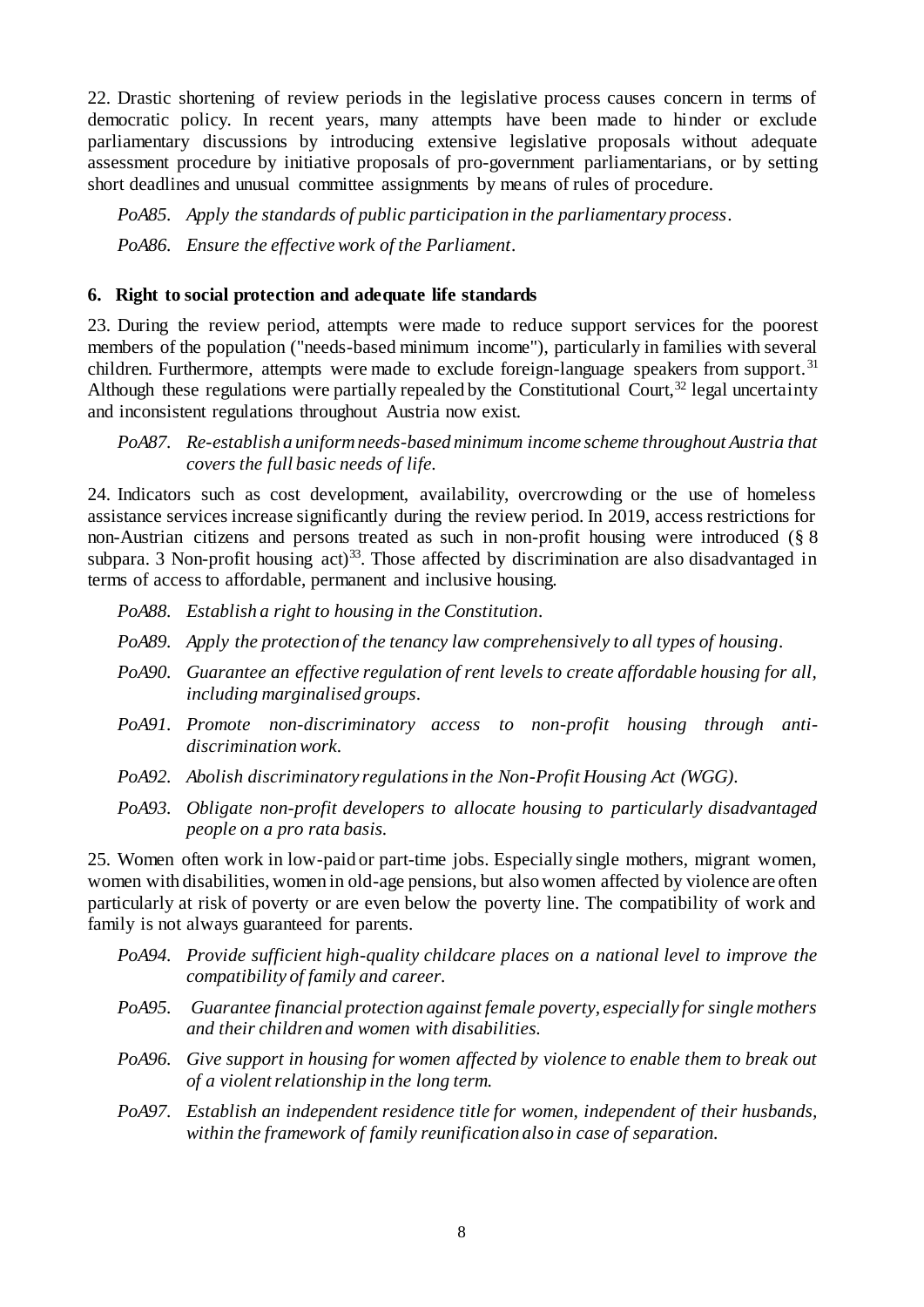#### <span id="page-8-0"></span>**7. Right to health**

26. Paediatricians are increasingly moving to the elective doctor sector, which must be privately pre-financed causing a shortage in affordable therapy places for children. Also, psychotherapy for traumatised children and adolescents is not sufficiently provided. The protection of children from marketing strategies for unhealthy products is not pursued systematically.

- *PoA98. Ensure a sufficient number of paediatric practices and other therapy places for children and adolescents with a direct contract with statutory health insurances.*
- *PoA99. Implement a child-centred approach to food marketing, including a binding law on the advertising of foods with high salt, saturated fat and sugar content.*
- *PoA100. Expand multilingual/native language health services for children and families with a migration background.*
- *PoA101. Ensure compulsory training in communication with children and young people for medical professions.*
- *PoA102. Raise the awareness of medical staff regarding children's rights and include children's rights in the training curricula of medical professions.*

27. Hospitals, doctors' practices, other health care facilities are often not oriented towards a "universal design" on comprehensive accessibility regarding the architectural environment, information (sign language or easy language on site and on the websites, etc.), and medical equipment.

- *PoA103. Ensure comprehensive accessibility in hospitals, medical practices and other health facilities*
- *PoA104. Establish child-friendly rehabilitation facilities for children and young people with disabilities and avoid placing children and young people with disabilities in facilities for adults.*
- *PoA105. Sensitize and raise the awareness of medical staff for the respectful treatment of people with disabilities and recognition of their role as experts concerning their disabilities.*

28. The health sector is an important contact point for women affected by violence, but there are still few referrals from women affected by violence to, for example, women's shelters.

- *PoA106. Implement nationwide training and information campaigns in the health sector on the topic of violence against women and domestic violence.*
- *PoA107. Implement measures to provide adequate care for mentally ill women and women affected by violence.*
- *PoA108. Ensure nationwide appropriate psychosocial care for victims of violent crime, as well as psychotherapeutic support on the basis of a health insurance certificate.*
- *PoA109. Women have a right to decide about pregnancy, the time-phase solution for the termination of pregnancy must not be restricted.*

#### <span id="page-8-1"></span>**8. Right to education**

29. Protection against racial discrimination in the education system needs to be greatly improved. The combination of migration background, situations of poverty and language differences continues to lead to serious disadvantages and exclusion. The inclusion of children with disabilities in the regular system is also insufficient and there is a trend towards segregated schools.<sup>34</sup>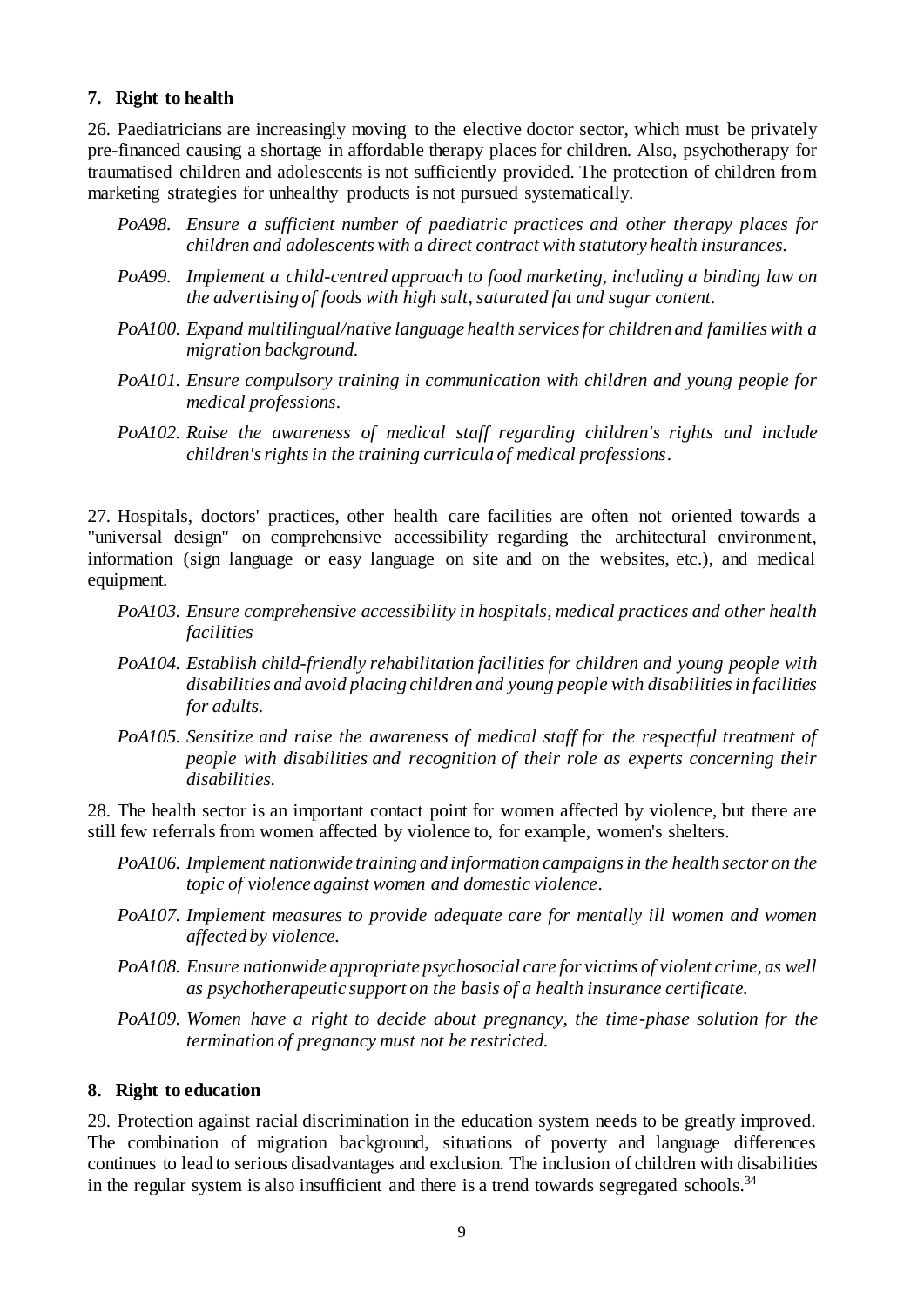- *PoA110. Strengthen human rights education through explicit, cross-curricular consideration of children's rights in all curricula and in compulsory teaching content for all school levels.*
- *PoA111. Establish and finance additional school support systems across Austria for pupils with (sometimes multiple) problems.*
- *PoA112. Provide for more school support staff, social workers, school psychologists, external partners and similar contact persons at all educational institutions.*
- *PoA113. The Austrian school laws (SchPflG, SchOG, SchUG) should include inclusive education in the sense of the UN Convention on the Rights of the Child and the UN Disability Rights Convention.*
- *PoA114. Establish and promote Austrian sign language as a teaching language.*
- *PoA115. Develop a comprehensive and mandatory strategy for the de-institutionalisation of children with disabilities, including needs-based family support and personal support services.*
- *PoA116. Allocate financial resources for the construction or renovation of special facilities for children with disabilities.*
- *PoA117. Rapidly integrate children with little knowledge of German into regular school life without separate classes such as "bridge classes" or "German support classes".*

30. School curricula do not sufficiently cover the topics of sexuality, self-determination and consent issues in the relationship context. Greater awareness of violence, especially sexualised violence, is needed.

*PoA118. Extend the curricula on the subjects of consent, respect and forms of violence.*

*PoA119. Implement Austria-wide violence prevention programmes in the curriculum in cooperation with violence protection institutions.*

*PoA120. Problematise traditional gender stereotypes.*

31. Children attending the kindergarten and compulsory schools do not have the same opportunities for cultural education throughout Austria. In professional schools,<sup>35</sup> little or no consideration is given to the artistic field in the curriculum.

*PoA121. Strengthen cultural education in all school types*

*PoA122. Establish an inter-ministerial work group on cultural education (Ministries of Education, Culture and Social Affairs).*

## <span id="page-9-0"></span>**9. Persons with disabilities**

32. The NAP on Disability 2012-2020 only includes a non-binding catalogue of measures, no indicators, and remains largely unfulfilled. Inconsistent regulations between the federal states and the lack of public funds prevent implementation.

- *PoA123. Revise the NAP on Disability with measurable target indicators and provide for adequate financial resources to implement the obligations under all articles of the UN-CRPD*
- *PoA124. Preparation of a comprehensive strategy to de-institutionalise children with disabilities*

33. Unemployment among people with disabilities has been constantly increasing and many people with disabilities who have been declared incapable of working are de facto excluded from the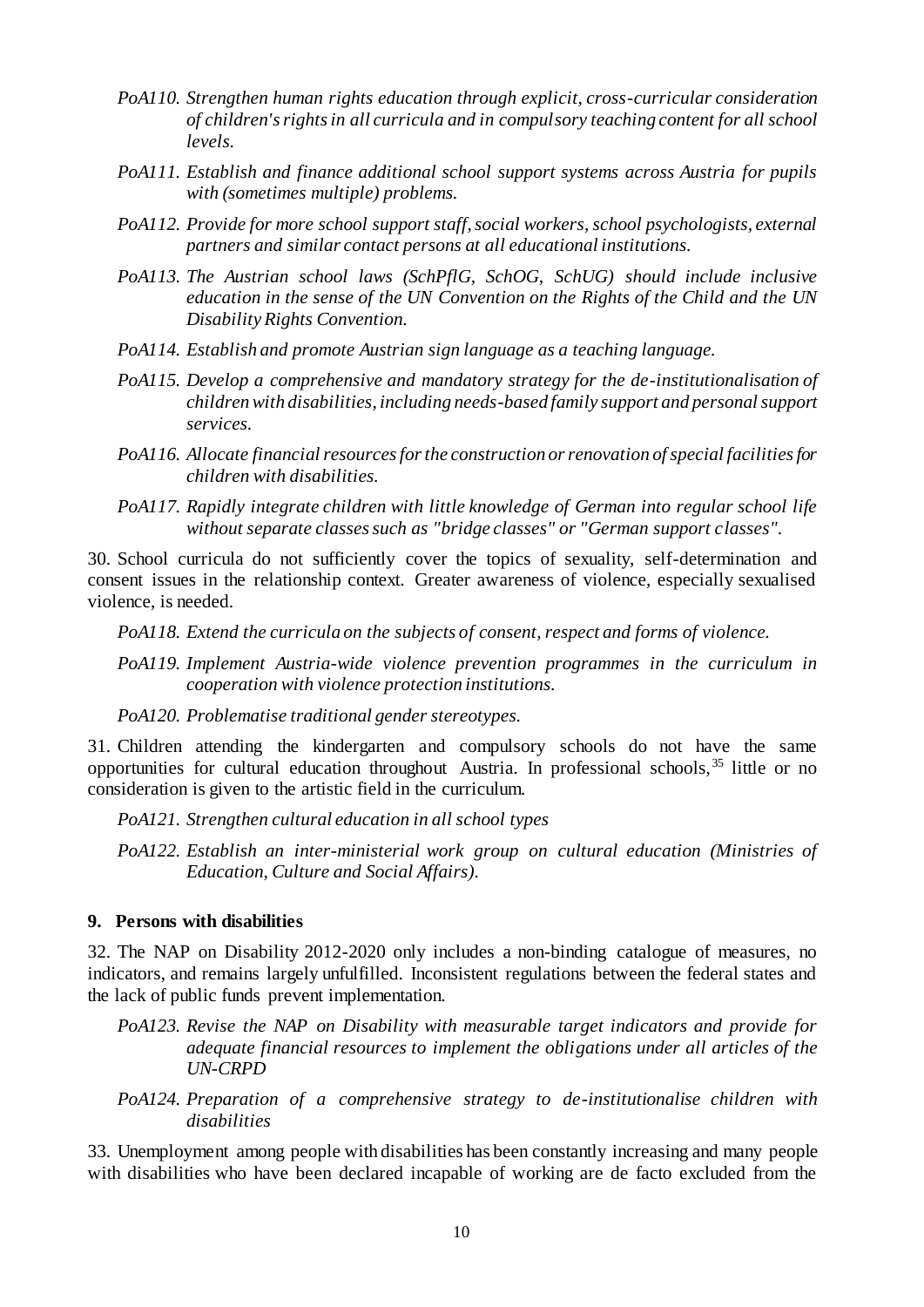labour market for their entire lives.

- *PoA125. Focus political strategies and measures on the participation of all people with disabilities in an inclusive labour market.*
- *PoA126. Make sure that people with disabilities are not being classified as "unable to work".*
- *PoA127. Guarantee legal entitlement to support services that make it possible to work to secure one's livelihood.*

34. People with disabilities, including deaf people in Austria are still prevented by numerous barriers from exercising fundamental freedoms and human rights.

- *PoA128. Provide information from public authorities in accessible formats (easy reading, subtitles or supertitles, digital ticker in audio-visual formats, sign language insertion), sign language interpreting service and accessibility via telephone, video chat, SMS, e-mail.*
- *PoA129. Offer barrier-free websites, subtitling of public and private TV broadcasters, barrierfree access to theatre and film presentations, museums, galleries, etc.*
- *PoA130. Establish the "two-senses principle" in public institutions, transport and communication and information systems.*
- *PoA131. Provide for free sign language courses for hearing parents of deaf children and deaf parents of hearing children (CODA).*

#### <span id="page-10-0"></span>**10. Minorities**

35. There is a lack of use of minority languages recognised in Austria by public authorities. Media offers in the minority languages are not sufficient both quantitatively and qualitatively. While at the primary school level still more bilingual instruction in German and the minority languages is observed, bilingual instruction at the secondary school level is significantly reduced.

- *PoA132. Increase staff with language skills in the recognised minority languages public authorities.*
- *PoA133. Enhance bilingual education in German and the recognised minority languages in secondary education.*
- *PoA134. Increase the support of ethnic groups through the funds of the Ethnic Groups Advisory Council.*

36. Although Austrian Sign Language (ÖGS) is recognised as a language in the constitution, the deaf community is not accepted as a linguistic minority and therefore cannot claim the rights of a recognised linguistic minority.

*PoA135. Recognise the deaf and hearing-impaired sign language community as a linguistic minority.*

#### <span id="page-10-1"></span>**11. Migrants, refugees and asylum seekers**

37. In recent years, many welfare state regulations for migrants and asylum seekers have been made more rigid. In 2017, a tightened system of restrictions on freedom and deprivation of liberty was established partially in contradiction with the rights of asylum seekers. In 2018, the access of asylum seekers to teaching professions was blocked, contrary to EU and international obligations. In addition, benefits from family allowances for children of migrant workers were indexed to the price level of the children's country of residence<sup>36</sup>.

*PoA136. Abolish the international indexation of family allowances.*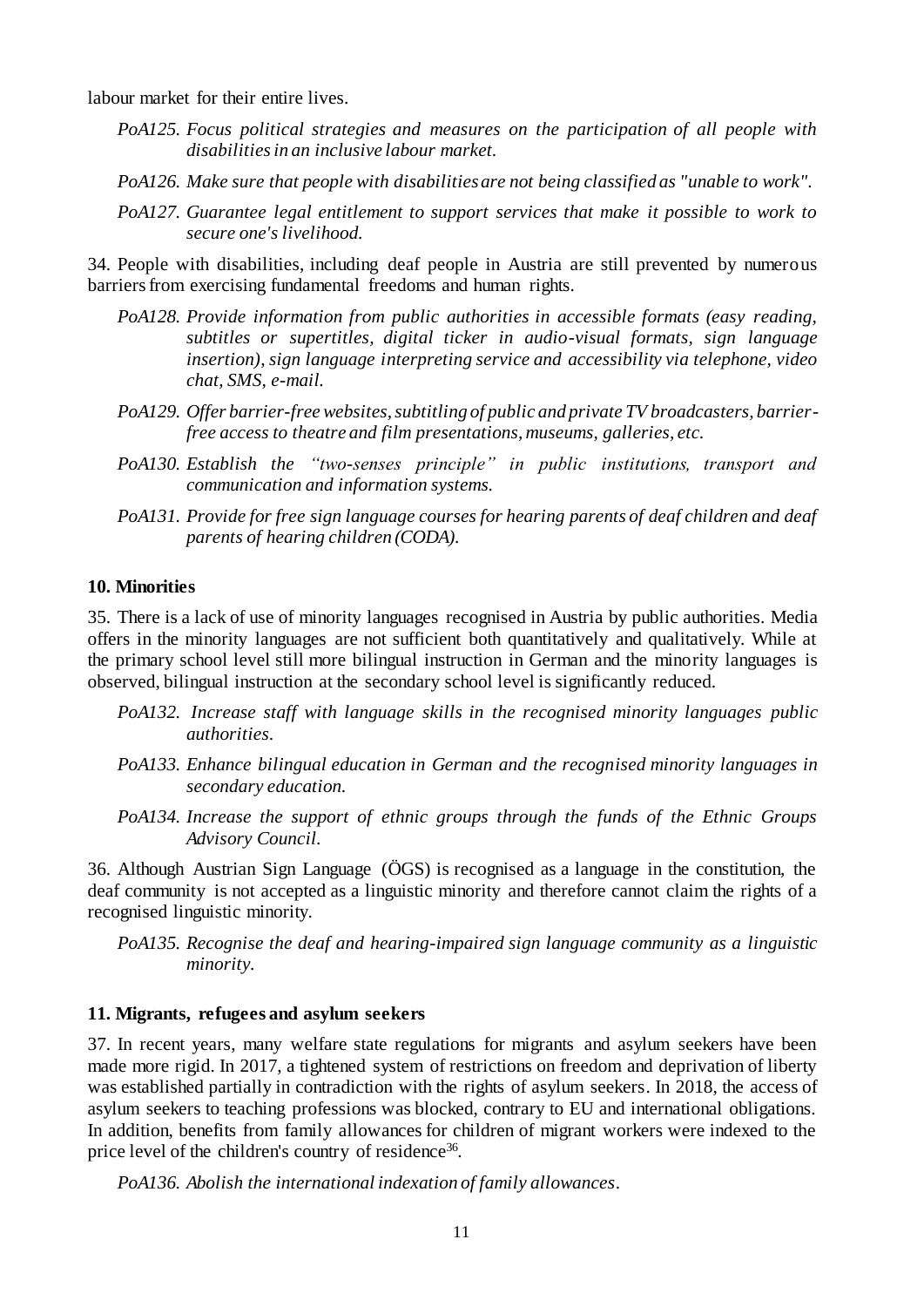- *PoA137. Abolish systematic restrictions on the freedom of asylum seekers that go beyond what is allowed against nationals.*
- *PoA138. Give effective access to education and teaching for asylum seekers, including those who are no longer minors.*
- *PoA139. Give access to the labour market for asylum seekers at the latest six months after the asylum application has been lodged, in order to enable them to make an independent contribution to financing their lives.*
- *PoA140. Ensure complete decriminalisation of escape aid if it can be proved that illegal immigrants had reasons to flee in accordance with the Geneva Convention.*

38. The handling of unaccompanied children and young people as asylum seekers regarding their origin, cultural characteristics, transcultural psychology and pedagogy and the role of the absent family is not satisfactory. Attendants often do not have the cultural sensitivity to establish a relationship with the unaccompanied children and their network.

- *PoA141. The care of unaccompanied minor foreigners must be guaranteed by child and youth welfare services from the first day of their arrival in Austria.*
- *PoA142. Unaccompanied and accompanied minor refugees must be placed on an equal footing with young people from Austria and the EU area.*

39. In interviews by asylum authorities, there are no sufficient measures to help persons concerned to give full testimony with regard to their vulnerability. Decisions in the asylum procedure taken by the first authority are often based on personal opinions of advisers and include biased questions and the use of stereotypes.<sup>37</sup> Interrogations often take place in an atmosphere of distrust. By the end of 2020, the Federal Agency for Care and Support Services, a state organisation under the supervision of the Ministry of the Interior, is to take over the legal counselling of asylum seekers completely, so that the fundamental right to an effective legal remedy in accordance with Article 47 EU-GRC<sup>38</sup> is endangered.

- *PoA143. Establish a mechanism to ensure the identification of vulnerable persons in asylum and return procedures.*
- *PoA144. Train officials and judges involved in asylum procedures for the identification of vulnerable persons in cooperation with specialised civil society organisations*
- *PoA145. Better consider the impact of trauma on asylum-seekers in asylum procedure communication*
- *PoA146. Carry out regular external evaluation of the accommodation arrangements in asylum-seekers' reception centres*
- *PoA147. Ensure independent legal advice for asylum-seekers and, if necessary, cover the costs of advice from professional legal advisers or civil society organisations.*

# <span id="page-11-0"></span>**12. Right to development<sup>39</sup>**

40. Lack of financial resources prevents the implementation of the right to development. But also deficiencies in structure, coordination and coherence reduce the effectiveness of the support provided. There are no clear political objectives or strategies.

41. The objectives of gradually increasing Austria's ODA to 0.7% of GDP and developing a strategy for humanitarian aid in the new government programme are positive steps in the right direction, which require appropriate implementation. It can be reported positively that civil society has become more involved in consultation processes, but there is still a lack of transparency.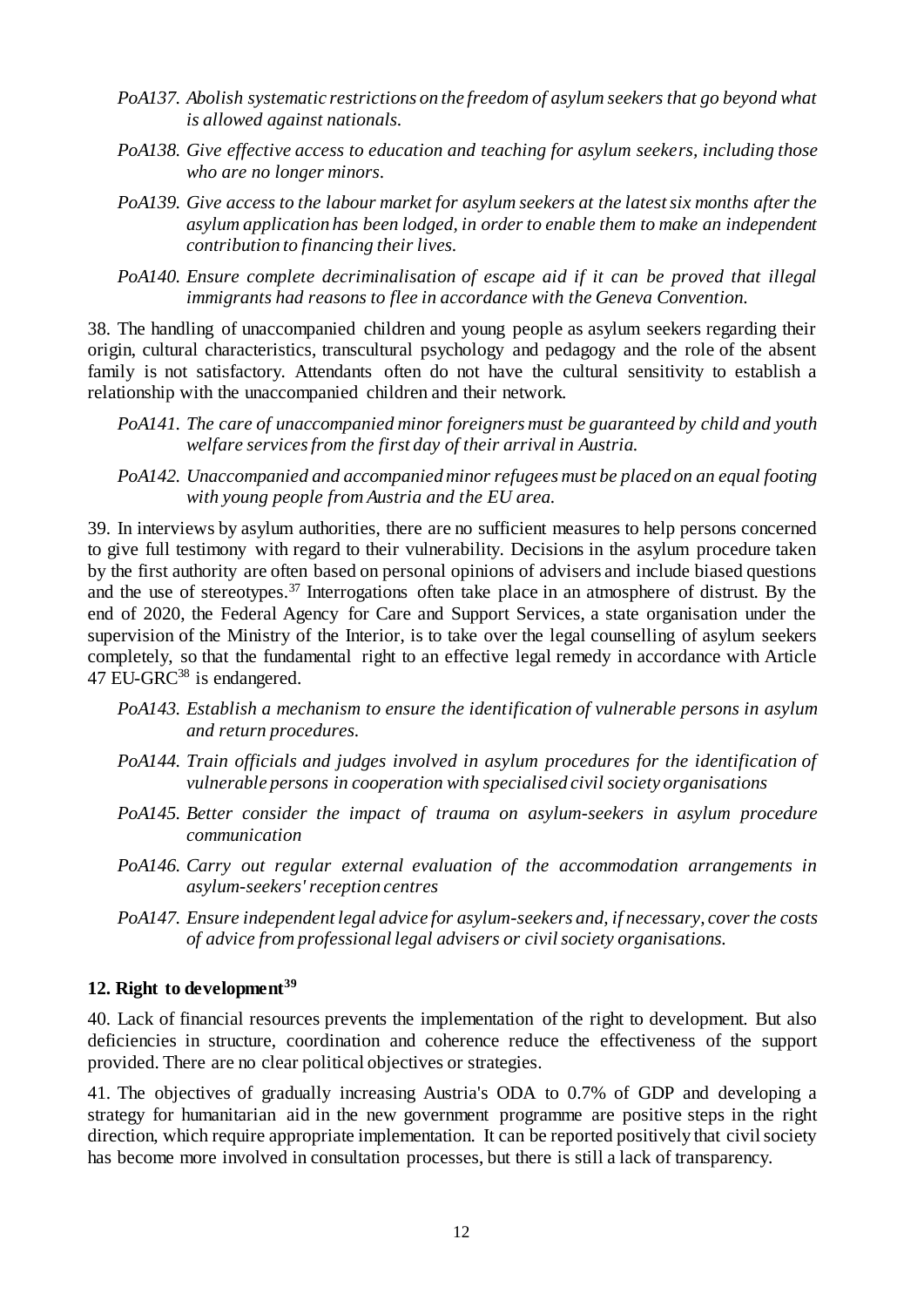- *PoA148. Implement the government's work programme through binding roadmaps and clearly formulated plans to implement the increase in ODA to 0.7% of GDP as quickly as possible.*
- *PoA149. Develop an overall coherent strategy for the Austrian Development Cooperation that includes all actors and stakeholders and is in line with the goals of the 2030 Agenda for Sustainable Development.*
- *PoA150. Child rights must be explicitly considered in all development cooperation and SDG processes.*
- *PoA151. Strengthen the role of Parliament in the legislative process in assessing the potential impact of proposed legislation on development objectives.*
- *PoA152. Implement the "Standards for Public Participation" to guarantee the participation of all relevant actors.<sup>40</sup>*

<sup>4</sup> See *Neisser* in Liga Menschenrechtsbefund 2018.

 $10$ In the Xaburi-Laos complaint case, for example, only non-binding recommendations and an accompanying mediation in case of dispute were submitted, which cannot guarantee effective law enforcement of the persons concerned;

[https://www.bmdw.gv.at/Themen/International/OECD-Leitsaetze-multinationale-Unternehmen-OeNKP/Einigung-im-](https://www.bmdw.gv.at/Themen/International/OECD-Leitsaetze-multinationale-Unternehmen-OeNKP/Einigung-im-Xayaburi---Laos-Staudamm-Beschwerdefall.html)[Xayaburi---Laos-Staudamm-Beschwerdefall.html](https://www.bmdw.gv.at/Themen/International/OECD-Leitsaetze-multinationale-Unternehmen-OeNKP/Einigung-im-Xayaburi---Laos-Staudamm-Beschwerdefall.html)

 $\overline{11}$  February 2020

<sup>13</sup> Federal Gazette II, 126/2017 decree: Establishment of regional offices for Equal Treatment in the federal states

<sup>14</sup> Gleichbehandlungsgesetz, [Federal Law Gazette I No.](https://www.ris.bka.gv.at/eli/bgbl/I/2004/66) 66/2004 as amended.

<sup>15</sup> This has been repeatedly criticised internationally, e.g. 2013 from the UN-CRPD- and 2020 from the UN-CRC-

**Committee** 

 $\overline{a}$ 

<sup>19</sup> See also Perception report of the last minister of justice Prof. Dr. Clemens Jabloner,

[https://www.justiz.gv.at/home/justiz/aktuelles/2019/wahrnehmungsbericht-des-bundesministers-fuer-verfassung-reformen](https://www.justiz.gv.at/home/justiz/aktuelles/2019/wahrnehmungsbericht-des-bundesministers-fuer-verfassung-reformen-deregulierung-und-justiz-dr-clemens-jabloner~38f.de.html)[deregulierung-und-justiz-dr-clemens-jabloner~38f.de.html](https://www.justiz.gv.at/home/justiz/aktuelles/2019/wahrnehmungsbericht-des-bundesministers-fuer-verfassung-reformen-deregulierung-und-justiz-dr-clemens-jabloner~38f.de.html)

<sup>20</sup> See *Koller* in Liga Menschenrechtsbefund 2019

<sup>22</sup> Proceeds from court fees and fines exceed the budget needs of the judiciary, but are included in the general budget, see e.g. *Helige* in Liga Menschenrechtsbefund 2019

 $^{23}$  Zach/N. Katona/M. Birk, Die ersten 48 Stunden – Beschuldigtenrechte im Ermittlungsverfahren (2018)

<sup>24</sup> Maßnahmenvollzug, custody for persons not criminally responsible, but endangering themselves or others

<sup>25</sup> N. *Katona/P. Hamedl*, Prison Conditions in Austria (2019), p. 12; Stuefer/Schöch: Handbuch Strafvollzug, Fakten-Rechtsgrundlagen – Mustersammlung (2018), p. 52

 $^{26}$  sometimes  $\overline{23}$  hours a day (24 hours in bad weather) in multi-person detention rooms for months to years,

Volksanwaltschaft, Report 2018, Präventive Menschenrechtskontrolle (2019), p. 126

<sup>&</sup>lt;sup>1</sup> Convention on the Elimination of All Forms of Discrimination against Women dated 18.12.1979.

<sup>&</sup>lt;sup>2</sup> Convention of the Council of Europe to prevent and combat violence against women and domestic violence (Istanbul Convention)

<sup>3</sup> International examples: France: Loi relative au devoir de vigilance; EU: branch-specific due diligence regulation of the wood trade regulation 995/2010 and the conflict minerals regulation 2017/821

<sup>5</sup> Focus on research, capacity building in the sense of counselling and human rights education, information dissemination ("Clearing House") and international cooperation

<sup>6</sup> [https://volksanwaltschaft.gv.at/praeventive-menschenrechtskontrolle/nationaler-aktionsplan-menschenrechte-1#index](https://volksanwaltschaft.gv.at/praeventive-menschenrechtskontrolle/nationaler-aktionsplan-menschenrechte-1#index-lead)[lead](https://volksanwaltschaft.gv.at/praeventive-menschenrechtskontrolle/nationaler-aktionsplan-menschenrechte-1#index-lead)

<sup>7</sup> Die neue Volkspartei/Die Grünen – Die Grüne Alternative: Aus Verantwortung für Österreich. Government programme 2020-2024, p.212

<sup>8</sup> Die neue Volkspartei/Die Grünen – Die Grüne Alternative: Aus Verantwortung für Österreich. Government programme 2020-2024, p. 208.

<sup>9</sup> United Nations Guiding Principles on Business and Human Rights – UNGP

<sup>&</sup>lt;sup>12</sup> Gleichbehandlungsanwaltschaft, according to [Federal Law Gazette I No. 66/2004](https://www.ris.bka.gv.at/eli/bgbl/I/2004/66) as amended.

<sup>&</sup>lt;sup>16</sup> Protection against Violence Act 2019, Federal Gazette I No 105/2019.

<sup>&</sup>lt;sup>17</sup> repeatedly criticised in the context of monitoring processes by international organisations, e.g. Evaluation reports (Country Reports) of the GRETA Committees of the Council of Europe, [https://www.coe.int/en/web/anti-human](https://www.coe.int/en/web/anti-human-trafficking/austria)[trafficking/austria](https://www.coe.int/en/web/anti-human-trafficking/austria)

<sup>&</sup>lt;sup>18</sup>, Polizei.Macht.Menschen.Rechte", https://bmi.gv.at/408/PMMR/start.aspx

 $21$  as addressed also by the Council of Europe in the "Situation Report 2017" on the situation of justice in Europe